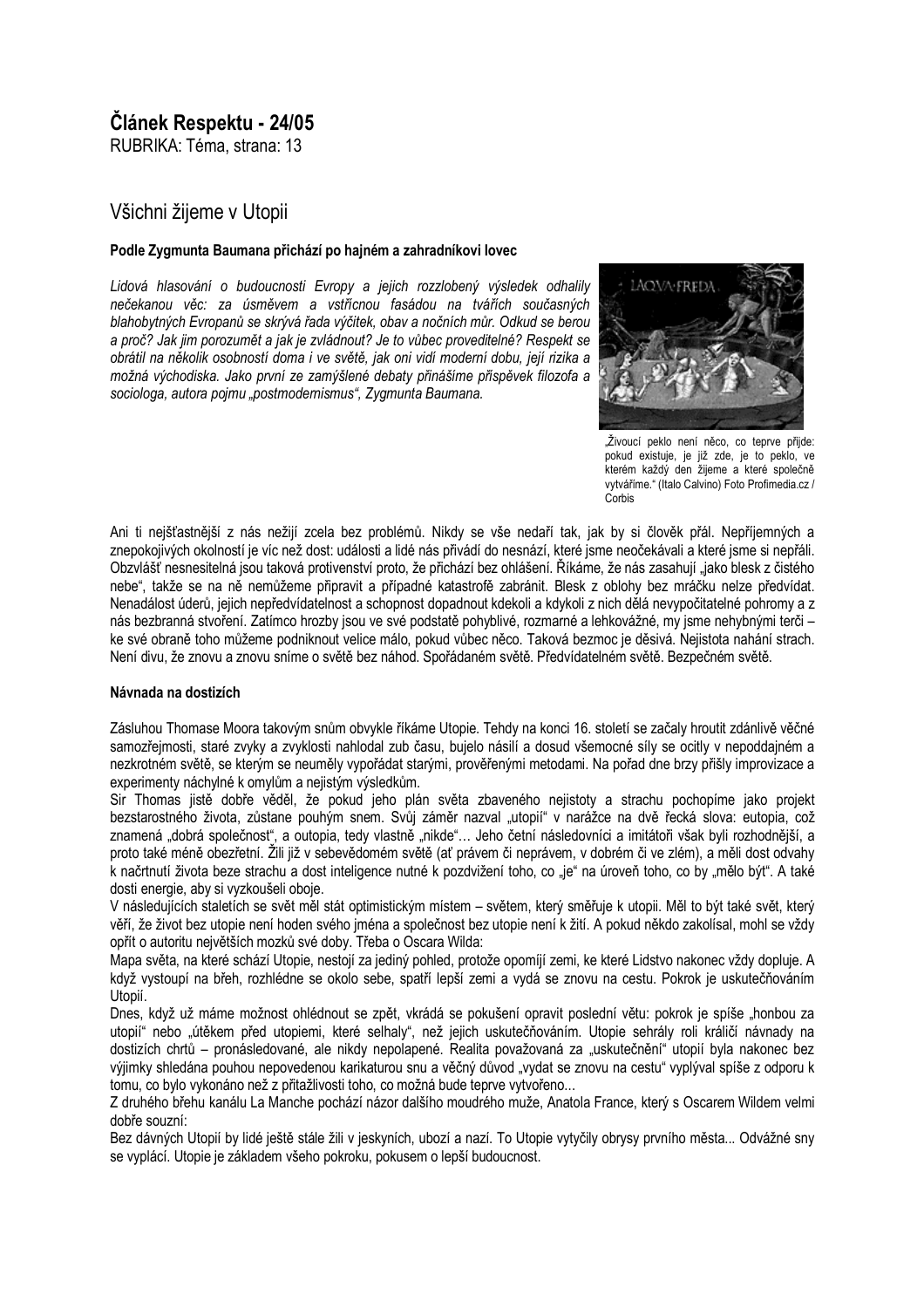Zdá se, že v době Anatola France byly utopie tak hluboce zakořeněny v každodenním životě společnosti, že mu lidská existence bez utopie připadala nejen méněcenná a zásadně pochybená, ale přímo nepředstavitelná. Francovi se stejně jako mnoha jeho současníkům zdálo samozřejmé, že dokonce i troglodyté snili své utopie, díky nimž dnes nežijeme v jeskyních... Jak jinak bychom dospěli až k Hausmannovým pařížským bulvárům? Bez předchozí utopie by žádné "první město" nikdy nevzniklo. Protože máme vždy sklony vidět v životních formách, kterým se snažíme porozumět, svůj vlastní způsob života, generace vychované k pronásledování utopií to ani jinak chápat (a považovat za samozřejmé) nemohly. A přesto se, navzdory mínění Anatola France, utopie zrodily teprve spolu s modernitou a mohly dýchat pouze v moderní atmosféře.

#### Od hainého k zahradníkovi

Utopie je v první řadě obrazem jiného vesmíru, odlišného od toho, v němž žijeme nebo který známe – a navíc je to vesmír, jehož původ spočívá výhradně v lidské moudrosti a zanícení. Ovšem představa, že člověk může skutečný svět nahradit jiným, jejž si sám vymyslel, se v lidském myšlení před příchodem moderní doby téměř nevyskytovala. Zoufale jednotvárný koloběh před-moderních forem lidské existence poskytoval jen málo příležitostí a ještě méně pohnutek k přemítání o alternativních způsobech lidského života na zemi, s výjimkou apokalypsy a posledního soudu. Připíchnout fantazii na rýsovací stůl a nakreslit první utopie, k tomu člověka přiměla rostoucí neschopnost sebeobnovy lidského světa. Utopický sen potřeboval ke svému zrodu dvě podmínky. Zaprvé silný (byť třeba nejasný a nevyslovený) pocit, že svět nefunguje správně a je třeba ho opravit. Zadruhé pak víru v lidskou schopnost zhostit se takového úkolu, víru, že "my, lidé, to zvládneme" – protože isme vyzbrojení rozumem schopným pochopit, co je se světem špatně, jak ho vyléčit a jak tuto léčbu naroubovat na realitu lidského bytí. Stručně řečeno, že máme schopnost vměstnat svět do podoby, která by lépe uspokojovala lidské potřeby, ať jsou nebo by mohly být jakékoli.

Můžeme říct, že jestli se postoj ke světu před nástupem moderny podobal pohledu hajného, pro moderní přístup a praxi se neilépe hodí metafora zahradníka.

Hlavním úkolem hajného je chránit svěřené území před lidskými zásahy a zachovávat tak jeho "přirozenou rovnováhu"; jeho povinností je bleskurychle odhalit a zneškodnit pasti nakladené pytláky a zabránit cizím, neoprávněným lovcům ve vstupu do revíru. Jeho služba stojí na víře, že věci jsou nejlepší tak, jak jsou, bez cizího zásahu; že svět je posvátným řetězcem bytí, v němž každé stvoření má své správné a užitečné místo, přestože lidské duševní schopnosti jsou příliš omezené na to, aby dokázaly pochopit moudrost, soulad a řád božího záměru.

Se zahradníkem se to má jinak. Ten se domnívá, že nebýt jeho nepřetržité péče a úsilí, na světě by vůbec žádný řád nebyl. Zahradník ví nejlépe, jaké druhy rostlin by měly nebo neměly růst na pozemku svěřeném do jeho péče. Nejdřív vymyslí nejlepší vhodný plán a potom se postará o to, aby byla jeho vize vryta do záhonu. Svoji představu vnutí půdě tak, že pomůže správným druhům rostlin v růstu a vytrhá a zničí všechny ostatní – přejmenované na "plevel" –, jejichž nežádoucí přítomnost neodpovídá celkové harmonii plánu.

Právě zahradníci jsou nejhorlivějšími tvůrci utopií. Vždyť přece "zahrady vždy doplouvají" až k jejich vymyšlené představě ideální harmonie, a jsou tak – abychom připomněli větu Oscara Wilda – předobrazem cesty, jakou lidstvo doplouvá k zemi nazývané "utopie".

## Vzhůru na lov

Slýchá-li dnes člověk obraty jako "zánik utopie", "konec utopie" či "úpadek utopické představivosti" opakované dost často na to, aby se ujaly, usadily se v obecném povědomí a začaly být považovány za samozřejmé, je to proto, že postoj zahradníka dnes ustupuje přístupu lovce. Na rozdíl od obou předchozích typů lovci nemohou být lhostejnější k celkové "rovnováze věcí" – ať už "přirozené", vymyšlené nebo uskutečněné, Jediným cílem, který pronásledují, je další kořist, dost velká, aby naplnila jejich lovecký ranec až po okraj. Můžeme si být jisti, že péči o to, aby byl po skončení lovu obnoven stav zvěře bloudící lesem, za svou povinnost nepovažují. Pokud by obzvlášť vydařený lov zbavil les zvěře nadobro, lovci se vždy mohou přemístit do jiné relativně nedotčené divočiny, kde se to budoucími loveckými trofejemi ještě stále jenom hemží. Možná mají podezření, že snad jednou, ve vzdálené a dosud neurčité budoucnosti, z planety nevyčerpané lesy zmizí. To však není naléhavý problém a už vůbec ne jejich problém: nijak to neovlivní výsledek dnešního lovu, a tak to není vyhlídka, kterou by se jednotlivý lovec nebo lovecké sdružení cítili povinni zaobírat a či dokonce něco v tom směru podnikat.

Dnes jsme všichni lovci. Donutila nás k tomu hrozba, že jinak budeme vyloučeni z lovu, pokud ne rovnou degradováni do stavu lovné zvěře. Není proto divu, že okolo sebe vidíme převážně jiné lovce, stejně osamělé, jako jsme my sami, nebo lovící ve smečkách, o což se také občas pokoušíme. To, co děláme a čeho jsme svědky, se nazývá "individualizací". A museli bychom se opravdu hodně snažit, abychom našli zahradníka, který si předem promýšlí harmonii za plotem své soukromé zahrady, a potom ji tam ide uskutečnit. Zcela jistě nenalezneme hajného s tak vysokými a upřímně míněnými ambicemi (což je hlavním důvodem, aby byli lidé s "ekologickým svědomím" znepokojeni a snažili se zburcovat nás ostatní). Jeiich stále nápadnější nepřítomnost se nazývá "deregulací".

Je naprosto jasné, že ve světě obydleném především lovci nezbývá na utopické blouznění místo a že by jen málokdo bral utopické plány vážně, pokud by mu je někdo předložil k posouzení. Protože i kdybychom věděli, jak udělat svět lepším, není vůbec jasné, kdo by byl ochoten a kdo touží něco takového provést... Jak si nedávno povšiml Jacques Attali v La voie humaine (Lidská cesta), "národy ztratily vliv na běh věcí a přenechaly silám globalizace všechny prostředky k pochopení toho, kam svět směřuje, a k obraně před všemi podobami strachu... Individualismus triumfuje. Nikdo, nebo téměř nikdo, již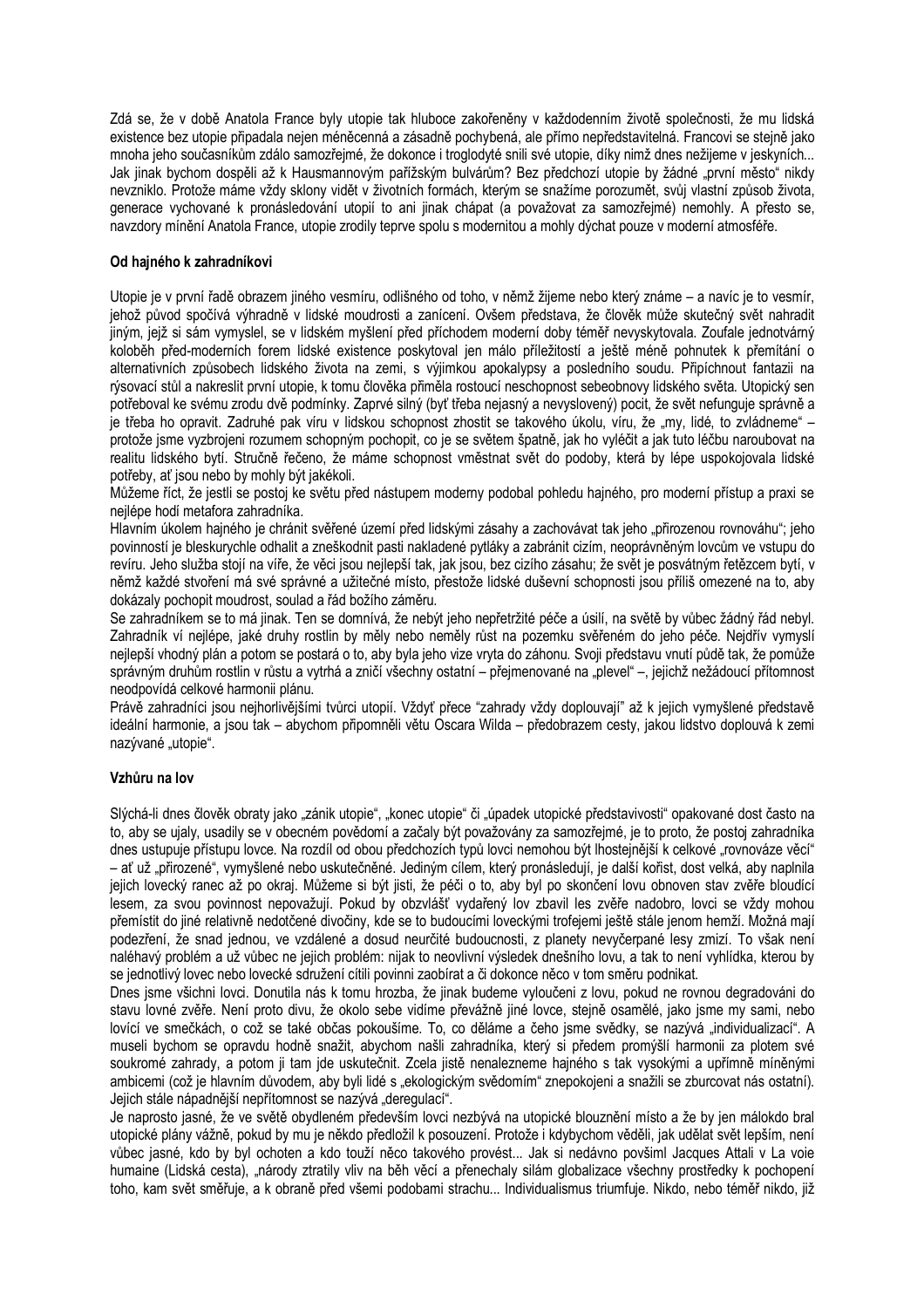nevěří, že měnit životy jiných lidí je pro něj nějak důležité. Nikdo, nebo téměř nikdo, nevěří, že volby mohou podstatně změnit jeho život nebo stav světa." Rogetův Tezaurus, právem uznávaný za věrné zachycení změn v používání jazyka, dnes správně řadí pojem "utopický" do těsné blízkosti výrazů "imaginární", "fantastický", "fiktivní", "chimérický", "postavený na vodě", "nepraktický", "nereálný", "nerozumný" nebo "iracionální".

#### Pončo pro velblouda

Jsme tedy skutečně svědky konce utopie? Ujišťuji vás, že kdyby utopie uměla mluvit, a byla navíc obdařena vtipem Marka Twaina, pravděpodobně by trvala na tom, že psát jí nekrolog je poněkud předčasné... A měla by pro takové tyrzení opravdu dobré důvody. Vyťukejte slovo "utopie" na klávesnici svého počítače a vyhledávač Google vám najde 4 400 000 webových stránek. To je i v přebujelém světě internetu působivý výsledek a jen stěží obraz zahnívající mrtvoly nebo předsmrtných křečí.

Podívejme se ale na nalezené stránky blíže. Ta první a pravděpodobně nejefektnější v seznamu informuje surfery o tom. že "Utopie je jednou z nejrozšířenějších interaktivních her na světě dostupných zdarma – účastní se jí více než 80 000 hráčů". Potom jsou tu volně roztroušeny staromódní odkazy k dějinám utopických myšlenek a ke vzdělávacím centrům, jež nabízejí kurzy takových dějin – nejčastěji je tu zmiňován sám praotec celé myšlenky Thomas Moore. Ale když se to vezme kolem a kolem, tvoří takové odkazy jasnou menšinu nalezených stránek. Nebudu předstírat, že jsem prošel všechny čtyři miliony čtyři sta tisíc odkazů (takový záměr by nejspíš patřil mezi nejutopičtější z utopických projektů), ale po přečtení statisticky dostatečného náhodného vzorku jsem dospěl k závěru. Že termín "utopie" si přivlastnily cestovní kanceláře spolu s designérskými a kosmetickými firmami. Všechny nabízejí individuální služby jednotlivcům hledajícím individuální potěšení a únik z individuálně prožívaného utrpení.

Získal jsem ještě jeden dojem: v řídkých případech, kdy se na komerčních webových stránkách objeví slovo "pokrok", nesvmbolizuje již pohyb vpřed. Spíše než honbu za nepolapitelnou utopií naznačuje záchranu, šťastný únik. Úprk před katastrofou, která nám dýchá na krk...

Zdá se, že pokrok už neznamená zlepšení, ale přežití. Už se o něm nepřemýšlí v kontextu naléhavé touhy spěchat kupředu, ale spíše ve spojení se zoufalou snahou udržet se v kole. Ne postup, povznesení nebo jakékoliv jiné zdokonalení, ale snaha ubránit se vyloučení. Pozorně nasloucháte informaci, že v nadcházejícím roce bude Brazílie "jediným pravým místem, kam letos v zimě vyrazit za sluncem" jenom proto, abyste si uvědomili, že vás nikdo nesmí potkat na místě, kde podobně postavení lidé jako vy měli být k vidění loni. Musíte "se zbavit ponča", jež bylo tak in před rokem – čas kráčí kupředu a vy se teď dozvídáte, že v ponču "vypadáte jako velbloud". Proužkovaná saka a trička jsou pryč – prostě proto, že je už všichni mají... A tak to pokračuje; nechcete-li utonout, nepřestávejte surfovat - což znamená měnit šatník, nábytek, tapety, vlastní vzhled, zvyky, krátce řečeno sami sebe tak často, jak jen dokážete. Nemusím dodávat, protože je to zřejmé, že takový důraz na vzdávání se věcí – jejich odhazování, zbavování se jich – místo jejich přivlastňování skvěle zapadá do logiky konzumní ekonomiky. Lidé lpící na včerejších šatech, počítačích, mobilech nebo kosmetických výrobcích by uvrhli do záhubv hospodářství, jehož jediným zájmem a sine qua non podmínkou přežití je rychlé a stále se zrychlující odepsání nakoupených výrobků do šrotu a v němž je rychlý odvoz odpadu průmyslem na špici pokroku.

#### Světlo v okně pokoje

To, oč tu běží, se stále častěji jmenuje únik. Ze sémantického hlediska je únik pravým opakem utopie, ale psychologicky je to jediná dostupná náhražka – nové vyjádření uzpůsobené podobě naší deregulované a individualizované společnosti konzumentů. Už nemůžete vážně pomýšlet na to, že uděláte svět lepším místem k životu: nedokážete si ani bezpečně zajistit místo, které jste si pro sebe vykutali ve světě, jaký je. Vašim obavám a vašemu úsilí zbývá jenom boj s prohrou: zkuste se alespoň udržet mezi lovci, protože jedinou alternativou je ocitnout se mezi lovenými. A boj proti prohře je úkol, který bude vyžadovat plnou pozornost a nasazení dvacet čtyři hodin denně, sedm dní v týdnu. Chce to neustálý pohyb, nezastavovat se a hýbat se co nejrychleji...

Svět uvedený do pohybu a poháněný nutkáním k úniku živě popsal rusko-americký básník a filozof Joseph Brodsky. Osudem chudých a poražených je násilná vzpoura nebo – častěji – drogová závislost. "Obecně vzato, člověk, který si vstřikuje do žíly heroin, to dělá ze stejného důvodu, z jakého si vy kupujete video," řekl Brodsky studentům na Dartmouth College v červenci 1989. Stejně jako budoucí majetné lidi, jimiž se posluchači Dartmouth College hodlají stát, i vás začne nudit práce, manžel či manželka, milenec či milenka, pohled z okna, nábytek nebo tapety ve vašem pokoji, vaše myšlenky, vaše já. Podle toho také začnete vymýšlet způsob jak uniknout. Kromě pomůcek zmíněných výše můžete vyzkoušet změnu zaměstnání, bydliště, společnosti, země, podnebí, můžete se vrhnout do víru promiskuity, alkoholu, cestování, drog, lekcí vaření nebo psychoanalýzy...

Můžete dokonce vyzkoušet všechno najednou, a možná to nějakou dobu bude fungovat. Až do chvíle, kdy se probudíte v ložnici s novou rodinou a vyměněnou tapetou, v jiném státě a rozdílném podnebí, s hromadou účtů z cestovní kanceláře a od cvokaře, ale se stále stejně zatuchlým pocitem při pohledu na denní světlo, které proudí oknem pokoje...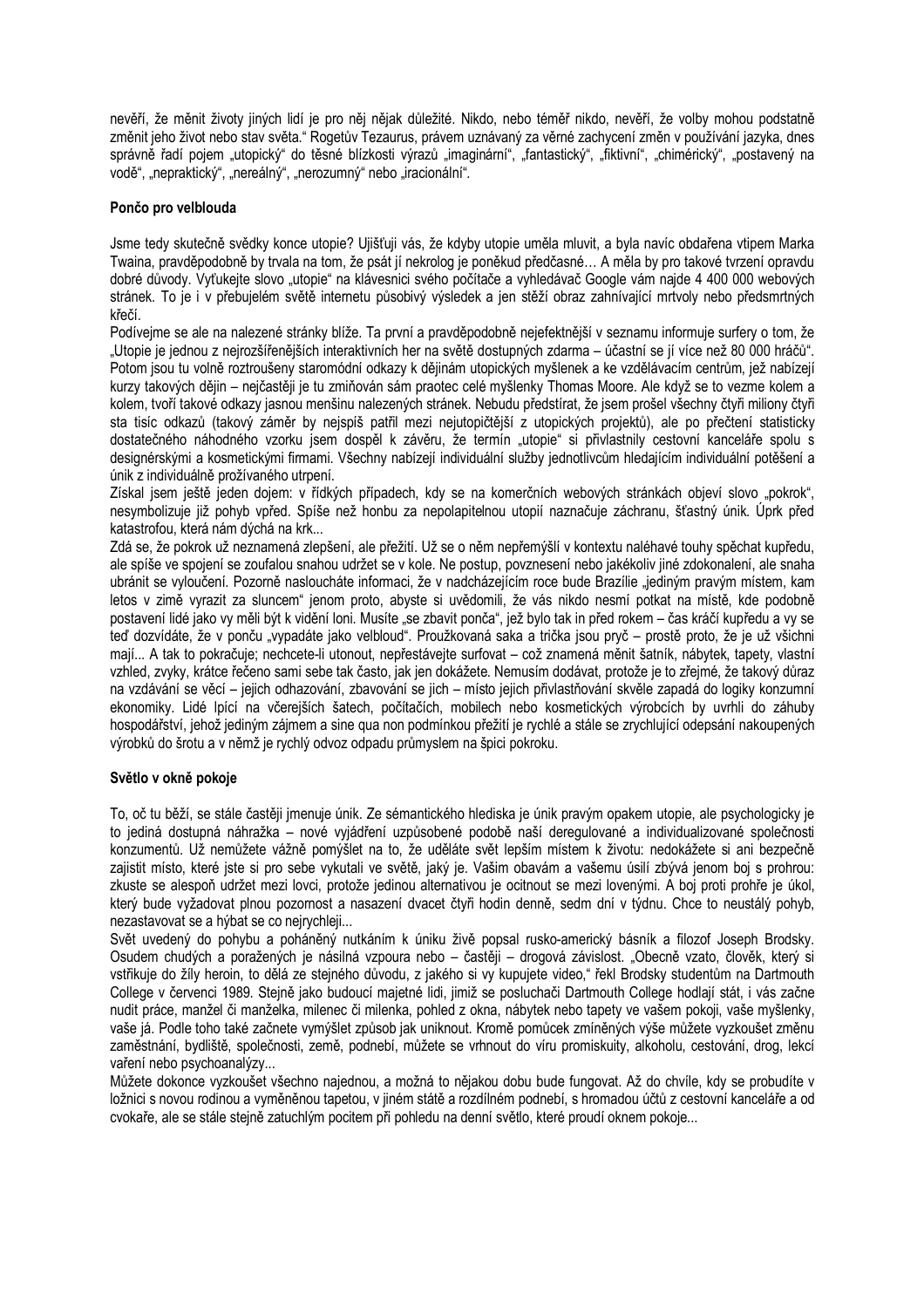#### Vynalezni sám sebe

Andrzej Stasiuk, pozoruhodný polský romanopisec a vnímavý analytik života dnešního člověka, upozorňuje, že "možnost stát se někým jiným" je dnešní náhražka dlouho odložené a zanedbávané spásy a vykoupení. "Pomocí rozličných technik můžeme změnit svá těla a dát jim jiný tvar... Když se člověk probírá luxusními časopisy, nemůže se ubránit dojmu, že na svém křídovém papíře vyprávějí pouze jeden příběh - o tom, jak může člověk proměnit svoji osobnost. Začne dietami, okolím, domovem a skončí rekonstrukcí své psychické struktury, což se často ukrývá pod kódovým označením "být sám sebou'."

Slawomir Mrožek, světově proslulý polský spisovatel, se Stasiukovou hvpotézou souhlasí: "Když isme se dříve cítili nešťastní, dávali jsme vinu Bohu, tehdejšímu správci světa; předpokládali jsme, že neřídí svět, jak by měl. Tak jsme mu dali padáka a jmenovali jsme novými manažery sami sebe." Jenže, zjišťuje Mrožek, který přitom kleriky a vším náboženským pohrdá – změna vedení obchody nezlepšila. Protože od chvíle, kdy se sen a naděje na lepší život soustředily pouze na naše vlastní ego a omezily na pohrávání si s tělem a duší. "naše ambice a pokušení nechat své ego narůst ještě více nemají hranic... Řekli mi: vynalezni sám sebe, vynalezni vlastní život a spravuj jej, jak se ti zlíbí, v každém okamžiku, od počátku až do konce. Ale jsem schopen takovému úkolu dostát? Bez pomoci, zkoušek, pokusů, chyb, oprav, a především pochyb?" Můžeme říci, že bolest způsobená příliš omezenými možnostmi volby byla nahrazena stejně silnou bolestí, tentokrát ovšem působenou povinností volit bez důvěry v rozhodnutí, jež jsme učinili, a bez jistoty, že nás následné volby dovedou blíže k cíli. Mrožek přirovnává svět, ve kterém žijeme, k "stánku na tržišti přeplněném kostýmy a obklopeném davem pátrajícím po svém .iá'... Kostýmy můžeme měnit donekonečna – iak nádherná svoboda... Vydeime se hledat skutečné vlastní iá, ie to báiečná zábava – pod podmínkou, že skutečné já nikdy nenajdeme. Protože kdyby se nám to povedlo, bylo by po legraci..."

#### Sen o dřině bez konce

Sen o tom, že proměnou vlastního ega je možné učinit nejistotu méně tísnivou a štěstí trvalejším a že ego lze změnit zahalením do nových šatů, je "utopií" lovců – "deregulovaná", "privatizovaná" a "individualizovaná" verze starosvětských představ o dobré společnosti, pohostinné k lidskému rozměru svých členů. Lov je úkol, kterému se musíme věnovat naplno; pohlcuje velké množství soustředění a energie, neponechává čas téměř na nic jiného, a odvrací tak pozornost od své nekonečné povahy a odkládá ad calendas graecas chvíli, kdy si budeme muset naplno uvědomit, že splnit zadaný úkol není možné. Jak již před staletími prorocky poznamenal Blaise Pascal: lidé ve skutečnosti touží, "aby jim nějaká nová, omamná posedlost, jako jsou sázky, lov nebo poutavé představení, zabránila v přemýšlení o tom, čím jsou..." Lidé chtějí uniknout potřebě myslet na své "nešťastné postavení", a proto "dáváme přednost lovu před polapením". "Samotná kořist by nás nezbavila myšlenek" na hrozivé, ale obtížně řešitelné nedostatky naší sdílené zkušenosti, "ale lov ano".

Potíž je v tom, že jakmile si k lovu jednou přičichneme, stává se posedlostí. Polapení kořisti je antiklimax; díky němu je představa dalšího lovu pouze ještě lákavější, protože naděje, které lov provází, se ukazují jako nejpříjemnější (jediný příjemný?) zážitek z celé akce. Chycení kořisti je předzvěstí konce nadějí – pokud nezačneme okamžité plánovat další lov nebo se do něj hned nepustíme.

Je to konec utopie? V jistém smyslu ano, vezmeme-li v úvahu, že původní utopie moderny ohlašovaly chvíli, kdy se čas zastaví – vlastně konec dějin. V životě lovce ovšem taková chvíle neexistuje, není v něm okamžik, kdy by bylo možné prohlásit, že úkol je splněn, mise ukončena a následuje věčná radost z kořisti. Ve společnosti lovců není představa konce lovu lákavou, ale naopak hrozivou vyhlídkou - může totiž znamenat pouze osobní prohru. Zazní rohy ohlašující počátek nového dobrodružství, štěkot loveckých psů znovu připomene sladké vzpomínky na minulé hony a všichni ostatní vyrazí na další lov, se vzrušením, které nikdy neskončí... Jenom já budu stát stranou, vyloučený a nechtěný, odstavený od zábavy ostatních, pouhý pasivní divák na druhé straně plotu, který vše sleduje, ale nesmí nebo nedokáže se k rozkuráženým kumpánům připojit, pouze vše z povzdálí vidí a slyší. Pokud je život v podobě průběžného a nekonečného lovu novou utopií, je to - na rozdíl od utopií minulosti - utopie nekonečna. Skutečně divná utopie, nahlížíme-li ji ortodoxními měřítky; zatímco původní utopie nabízely konec lopocení, utopie lovců přináší sen o dřině bez konce.

#### Urovneite jim cestu

Je to neobvyklá, podivná utopie, ale přesto je to utopie, protože slibuje stejnou nedosažitelnou odměnu, jakou si věšely na štít všechny utopie předchozí: konečné, radikální řešení všech lidských problémů minulých, současných i budoucích a konečný a radikální lék na všechno utrpení a bolest lidstva. Je neobvyklá především proto, že přenesla řešení a léky z "dálky" na území "tady a teď". Místo života směřujícího k naplnění utopie nabízí život uvnitř utopie. Pro zahradníky znamenala utopie konec cesty – zatímco pro lovce je to cesta sama. Zahradníci si konec cesty představovali jako ospravedlnění a konečný triumf utopie. Pro lovce by konec cesty znamenal konečnou, potupnou porážku utopie, kterou prožívají. A k porážce patří i posměch, protože by se jednalo o naprostou osobní prohru a důkaz selhání. Ostatní lovci hon nepřeruší a neúčast na něm je možné vnímat pouze jako hanbu vlastního vyloučení, čili (podle všeho) vlastní nedostatečnosti. Utopie přenesená z mlhavé "dálky" do hmatatelného "tady a teď", utopie, kterou prožíváme, místo abychom k ní směřovali, se vzpírá měřítkům; je vlastně nesmrtelná. Ale její nesmrtelnost byla dosažena za cenu křehkosti a zranitelnosti všech, kteří se k vábivému životu v ní nechali svést.